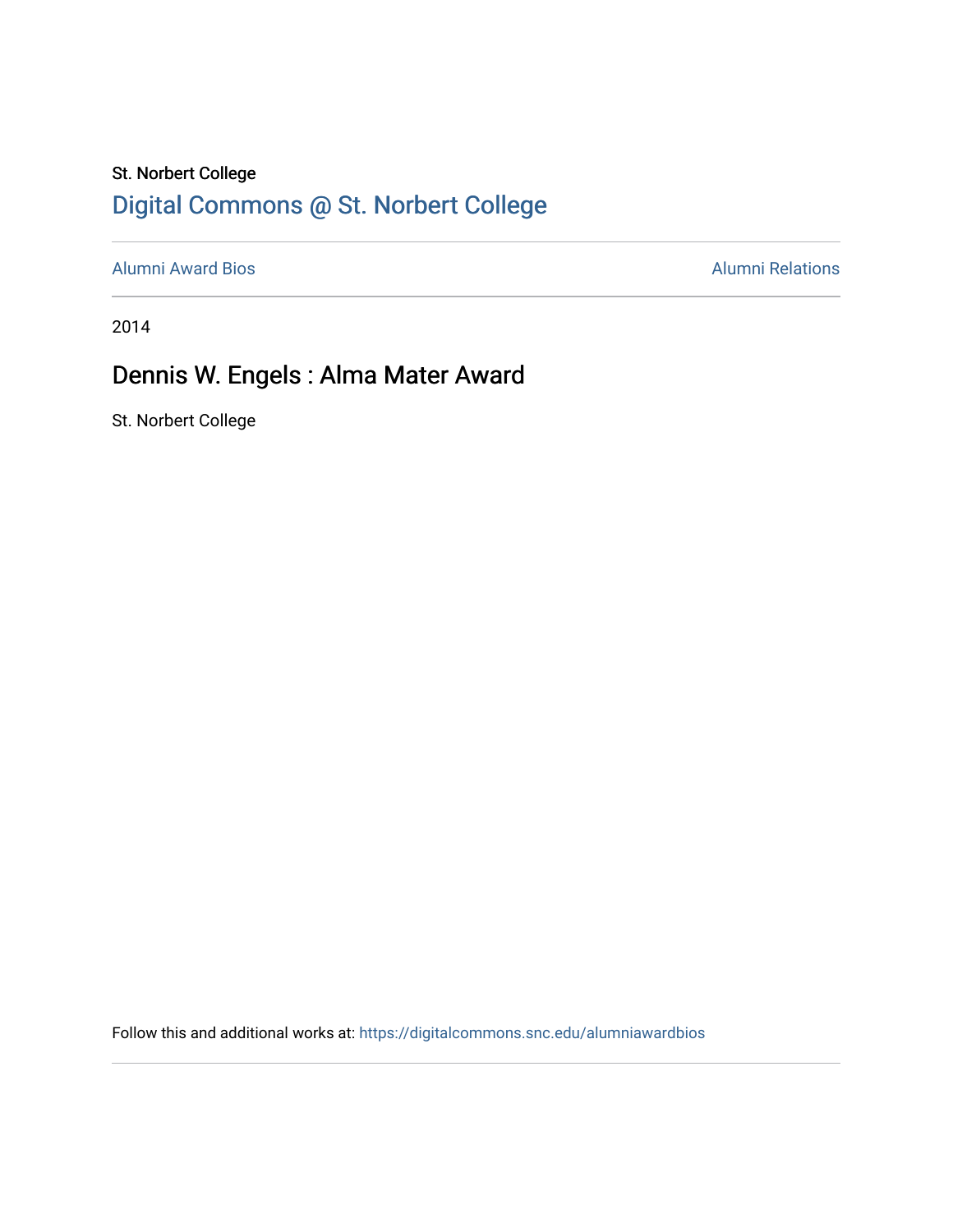



[Academics](https://www.snc.edu/academics) [Admission](https://www.snc.edu/admission) [Campus Life](https://www.snc.edu/campuslife) [Living Norbertine](https://www.snc.edu/livingnorbertine) [Athletics](https://www.snc.edu/athletics) [About](https://www.snc.edu/about)

Q

Giving

to SNC

[Alumni](https://www.snc.edu/alumni/) [Alumni Awards](https://www.snc.edu/alumni/awards/) 2014 Alma Mater Award 合

## [Alumni](https://www.snc.edu/alumni/index.html)

[Events & Reunions](https://www.snc.edu/alumni/event/index.html) [Behind the Arch](https://www.snc.edu/alumni/event/behindthearch/) [Benefits and Services](https://www.snc.edu/alumni/benefits.html) [Get Involved](https://www.snc.edu/alumni/getinvolved.html) [Give to SNC](http://giving.snc.edu/) [Alumni Awards](https://www.snc.edu/alumni/awards/index.html) [Past Recipients](https://www.snc.edu/alumni/awards/recipients.html) [Knight Lights](https://www.snc.edu/alumni/knightlights/index.html) [Alumni-Owned](https://www.snc.edu/alumni/directory/index.html) [Businesses Network](https://www.snc.edu/alumni/directory/index.html) [Alumni Board](https://www.snc.edu/alumni/alumniboard.html) [Student Alumni](https://www.snc.edu/alumni/saa.html) [Ambassadors](https://www.snc.edu/alumni/saa.html) [Staff](https://www.snc.edu/alumni/contactus.html)

# 2014 Alma Mater Award



#### Dr. Dennis W. Engels '64

In his profession, in his military service, in his community work and in his family life, Dennis Engels has shown himself to be dedicated to the very highest ideals. As a nominator wrote, he "lives an admired life daily with love and significance."

Dennis distinguished himself throughout his nearly 40 years as an educator at UW-Madison and the University of North Texas, retiring from UNT as a Regents Professor Emeritus, one of only two professors so recognized in the 60-year history of the renowned counseling education program there. Thousands of graduate students passed through his classrooms, and he was given the

Doctoral Mentor Award by UNT's Doctoral Student Association, among many other honors.

Dennis is also widely considered among the most respected scholars and leaders in the counseling profession. He has more than one hundred published works, and has assumed leadership roles in national and state professional organizations and learned societies, notably the Association for Spiritual, Ethical and Religious Values in Counseling, and the Council for Accreditation of Counseling and Related Educational Programs. He is a Fellow of the American Counseling Association and the National Career Development Association.

Dennis' career accomplishments, too numerous to mention here (a nominator notes that his vitae runs to 61 pages!), are all the more remarkable given his extraordinary contributions outside